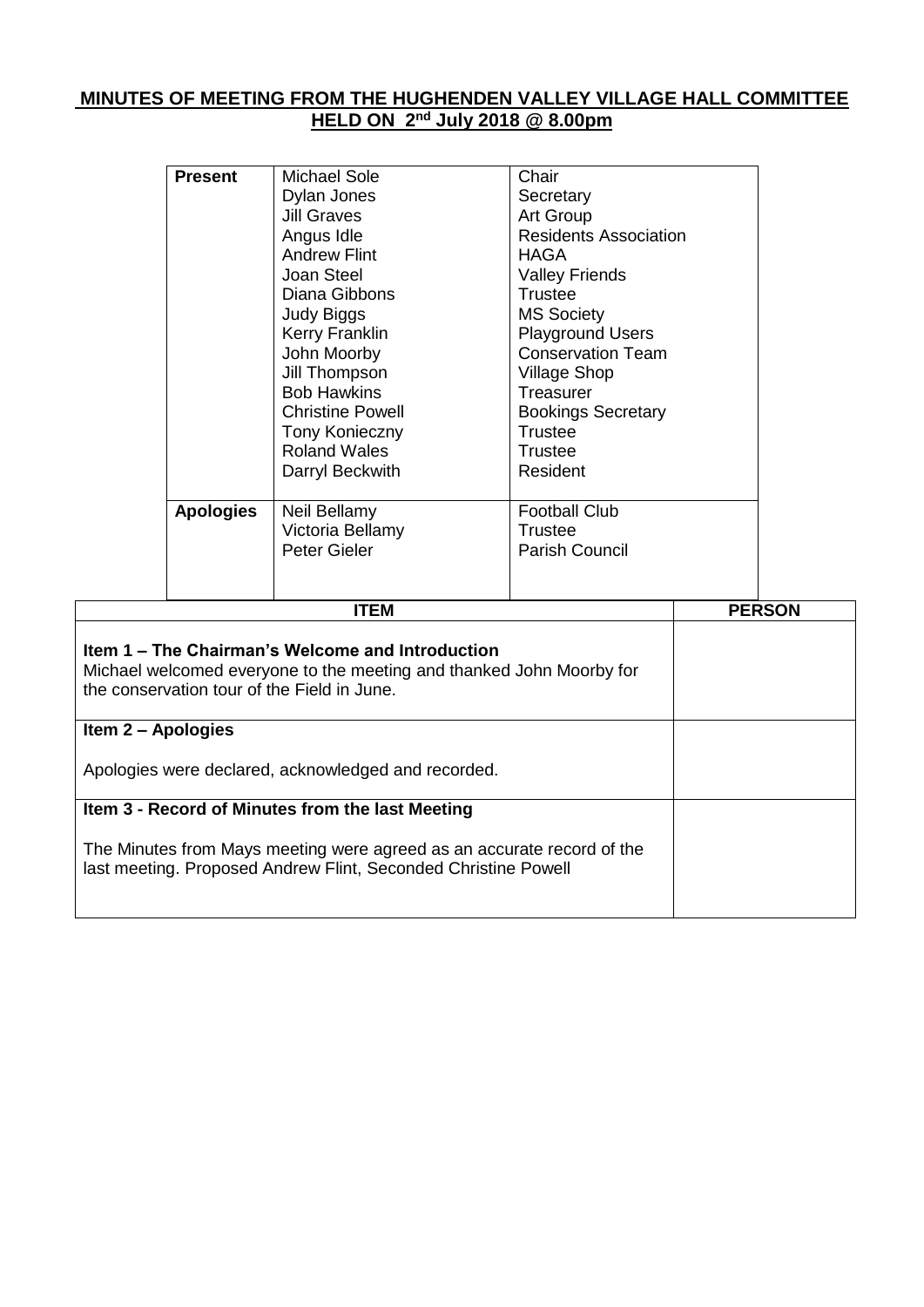| Item 4 - Matters Arising from the last Meeting                                                                                                                                                                                                                                                                                                                                 |                 |
|--------------------------------------------------------------------------------------------------------------------------------------------------------------------------------------------------------------------------------------------------------------------------------------------------------------------------------------------------------------------------------|-----------------|
| Michael advised the Committee that the architect had submitted a floor plan<br>drawing for our 2020 vision for the future of the Hall. Michael has not yet had<br>time to review the drawings but it is hoped that they can be shared and<br>discussed during the September meeting.                                                                                           | Michael         |
| The cleaner has now left and Michael has engaged with a temporary<br>cleaner. Several companies have been approached to undertake the<br>cleaning contract. The pricing of each submission was explained to the<br>Committee and a company was chosen. Michael will inform those companies<br>that were not successful. The contract will commence at the end of July<br>2018. | Michael         |
| Additional quotes had been sought for the treatment of the Hall floors. Due to<br>the small differences in pricing it was decided to remain with the contractor<br>that has previously undertaken this work. The work will commence on the 6 <sup>th</sup><br>August.                                                                                                          |                 |
| Michael also advised that now Bey was back he would see if there was a<br>requirement for the scaffold tower that Judy was willing to donate to the Hall.<br>Bev will also be replacing the locks on the cupboard doors in the small Hall<br>for the Art Group.                                                                                                                | Maintenance     |
| Item 5- Chairman's Report                                                                                                                                                                                                                                                                                                                                                      |                 |
| Michael advised that the shop lease was held up on one point which was<br>being debated. The Shop legal team has been asked to provide wording that<br>would please both parties and we are awaiting a response.                                                                                                                                                               |                 |
| The football lease is still ongoing.                                                                                                                                                                                                                                                                                                                                           |                 |
| <b>Item 7 - Treasurers Report</b>                                                                                                                                                                                                                                                                                                                                              |                 |
| Bob circulated the accounts and bank statements for the months of May and<br>June 2018. There was nothing of note in these accounts.                                                                                                                                                                                                                                           |                 |
| Tony raise a question on the increasing costs of the lease negotiations.<br>Michael advised that this was a fixed cost agreement and the extra time<br>spent would not incur additional expense.                                                                                                                                                                               |                 |
| Michael noted that the income from the WYSPA hiring over three nights was<br>much lower than the income realised when we arrange our own shows.<br>Tony express disappointment that the attendees were from outside of the<br>Village and not the local community.                                                                                                             |                 |
| Bob raised several procedural concerns and reminded those present of the<br>authorised spend limits within the Constitution and how spend is authorised.<br>Bob's main concern was that process of monies spent on maintenance, how<br>the billing was not direct, the number of quotes received was not enough and<br>the copy invoicing was not always available.            |                 |
| Tony and Michael agreed that the Trustees should address this directly and<br>issue a document setting out the procedures for all those with spend<br>authority.                                                                                                                                                                                                               | <b>Trustees</b> |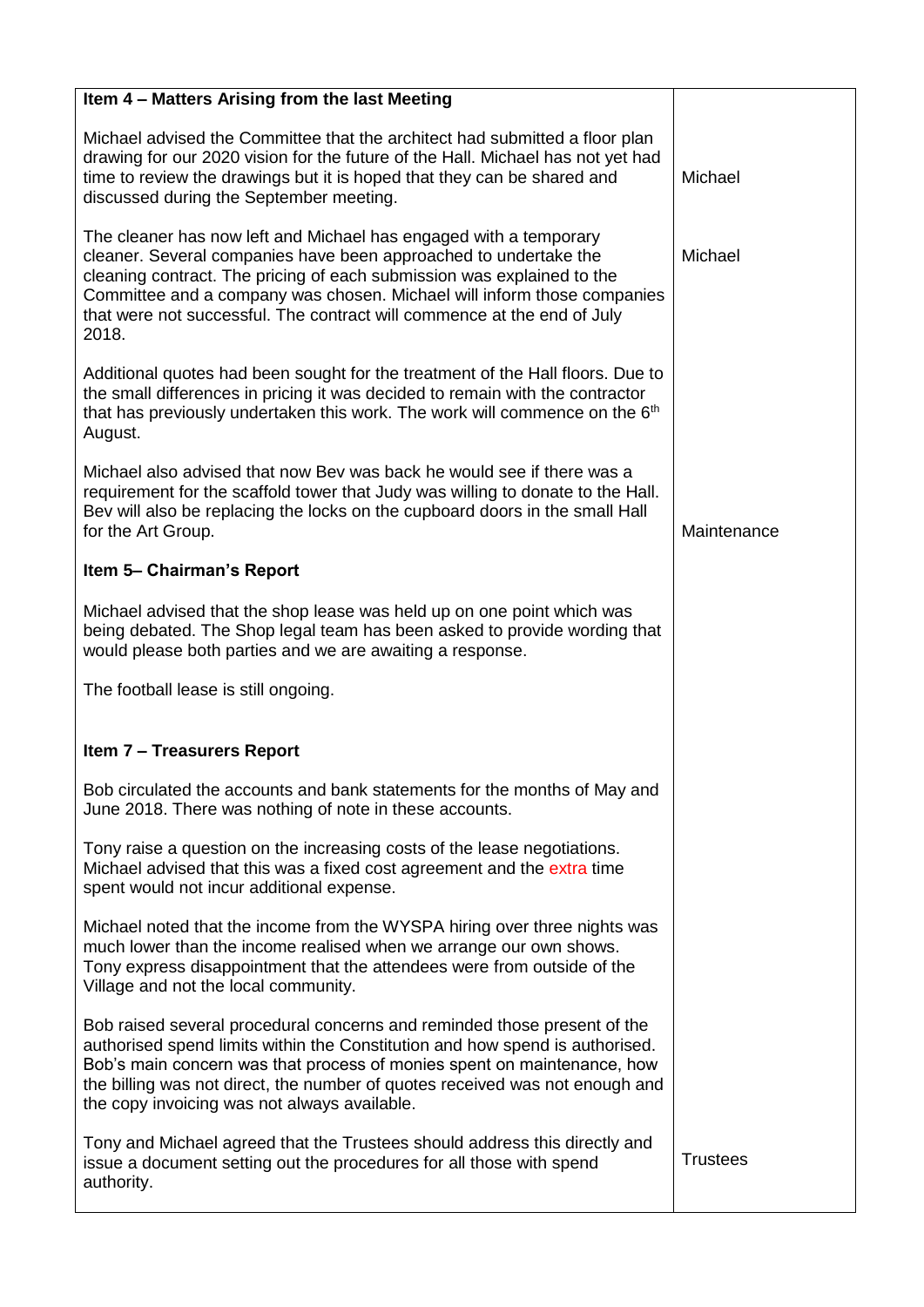| Item 8 - Secretary's Report                                                                                                                                                                                                                                                                                                                                         |            |
|---------------------------------------------------------------------------------------------------------------------------------------------------------------------------------------------------------------------------------------------------------------------------------------------------------------------------------------------------------------------|------------|
| Dylan had circulated copies of the GDPR privacy policy for discussion at this<br>meeting. Those present agreed that it was ready to be placed on the website<br>and incorporated within the hire agreement once the new agreement had<br>been completed.                                                                                                            |            |
| Dylan also circulated a copy of a deed from the Fields in Trust Charity that<br>needed to be completed now that the charity's name had changed and the<br>Constitution agreed. The deed was to dedicate the Field to King George V<br>memorial as a place of recreation.                                                                                            |            |
| Item 10 - Maintenance Report                                                                                                                                                                                                                                                                                                                                        |            |
| Michael advised that there were no further items to discuss.                                                                                                                                                                                                                                                                                                        |            |
| Item 11 - Booking Secretary's Report                                                                                                                                                                                                                                                                                                                                |            |
| Christine advised that the bookings continued to do well.                                                                                                                                                                                                                                                                                                           |            |
| A discussion was held about the refuse collections and how inconvenient it<br>was that the company didn't collect on a Monday following a busy weekend<br>at the Hall. Rubbish is often piled up and attract local wildlife.                                                                                                                                        | <b>Bob</b> |
| Bob agreed to look at the refuse collection contract with the shop committee<br>and see if something could be arranged.                                                                                                                                                                                                                                             |            |
| Item 12 - Playground Sub Committee Update                                                                                                                                                                                                                                                                                                                           |            |
| Kerry informed the Committee that the playground equipment had not been<br>ordered as the financial commitment was not forthcoming as had been<br>expected. Michael advised that now the PC had verbally agreed to match<br>fund the Hall donation of £5,000, the Hall Committee would also loan the<br>remaining amount to allow the ordering of the equipment.    | Kerry      |
| Michael and Bob informed the Committee that the GiftAid and MyDonate<br>application forms had been submitted and formal notice of our registration<br>was anticipated within a few days. Kerry advised that until this was in place<br>many donors would not release their money. The Playground sub Committee<br>will have a fundraising stall during Village Day. |            |
| Item 10 Village Shop Update                                                                                                                                                                                                                                                                                                                                         |            |
| Jill informed the Committee that the shop continued to do well.                                                                                                                                                                                                                                                                                                     |            |
| <b>Item 11 Football Club</b>                                                                                                                                                                                                                                                                                                                                        |            |
| As Neil was absent there was no football club update.                                                                                                                                                                                                                                                                                                               |            |
| Item 12 - Fund Raising                                                                                                                                                                                                                                                                                                                                              |            |
| As Vicky was absent, Michael gave an update on the Village Day<br>arrangements. Barn Dance tickets were going fast and can be ordered<br>through the shop or via the sub-committee.                                                                                                                                                                                 |            |
| Item 13 Any Other Business (AOB)                                                                                                                                                                                                                                                                                                                                    |            |